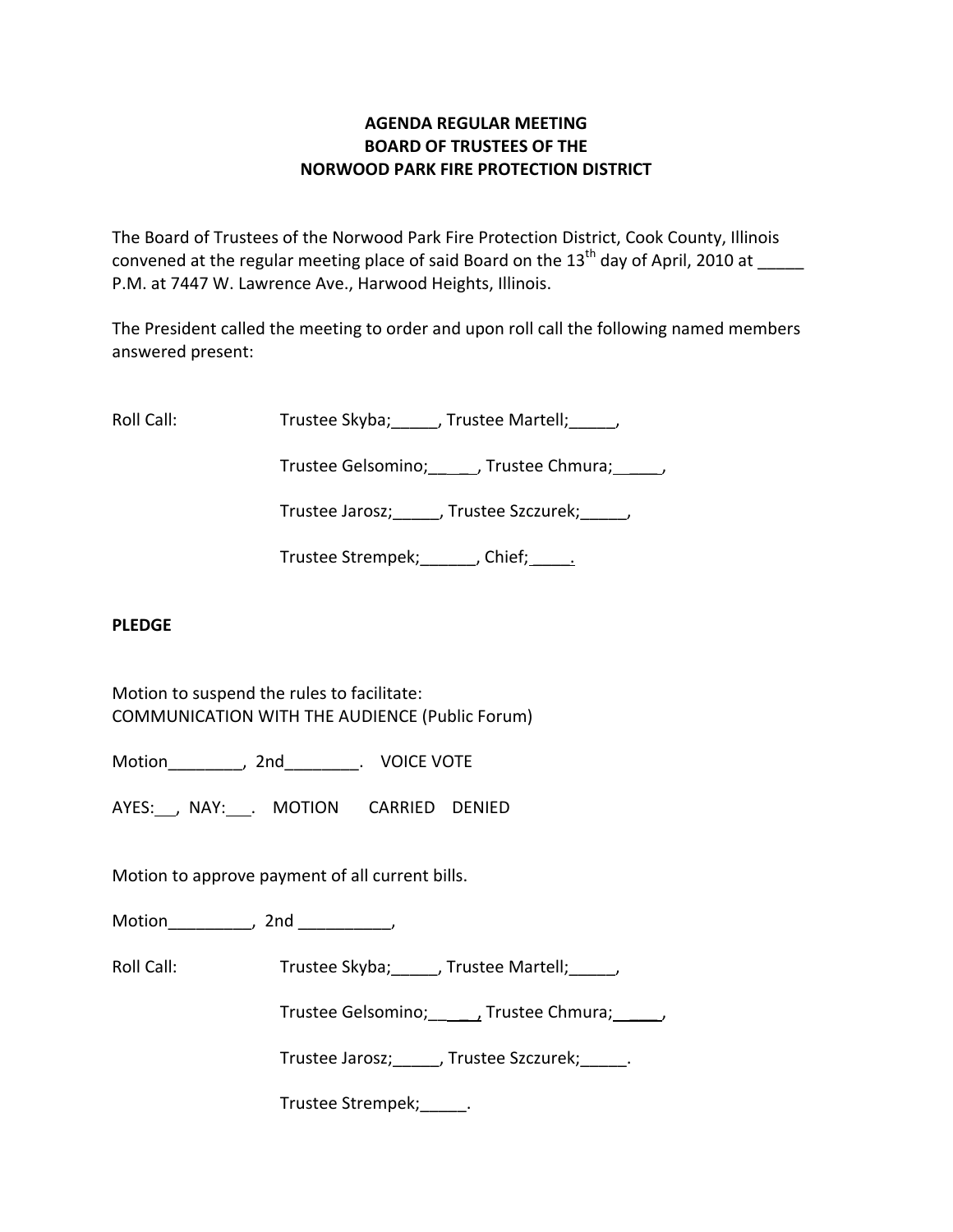Motion to approve the minutes of the Regular meeting held March 9<sup>th</sup>, 2010.

Motion\_\_\_\_\_\_\_\_\_, 2nd \_\_\_\_\_\_\_\_\_\_,

Roll Call: Trustee Skyba; Trustee Martell; Trustee Martell;

Trustee Gelsomino; \_\_\_\_\_\_, Trustee Chmura; \_\_\_\_\_,

Trustee Jarosz;\_\_\_\_\_, Trustee Szczurek;\_\_\_\_\_,

Trustee Strempek; [100]

### **TREASURER'S REPORT:**

Motion to approve the Treasurer's report as presented from the Financial Statement for March 2010.

Motion the contract of the contract of the contract of the contract of the contract of the contract of the contract of the contract of the contract of the contract of the contract of the contract of the contract of the con

Roll Call: Trustee Skyba; \_\_\_\_, Trustee Martell; \_\_\_\_\_,

Trustee Gelsomino; \_\_\_\_\_\_, Trustee Chmura; \_\_\_\_\_,

Trustee Jarosz;\_\_\_\_\_, Trustee Szczurek;\_\_\_\_\_,

Trustee Strempek;\_\_\_\_\_\_.

### **Chief's Report:**

Motion to accept the Chief's Report for March 2010 as presented.

Motion\_\_\_\_\_\_\_\_, 2nd \_\_\_\_\_\_\_\_, VOICE VOTE

AYES;\_\_\_\_\_\_, NAY\_\_\_\_\_\_. MOTION CARRIED DENIED

**President's Report:**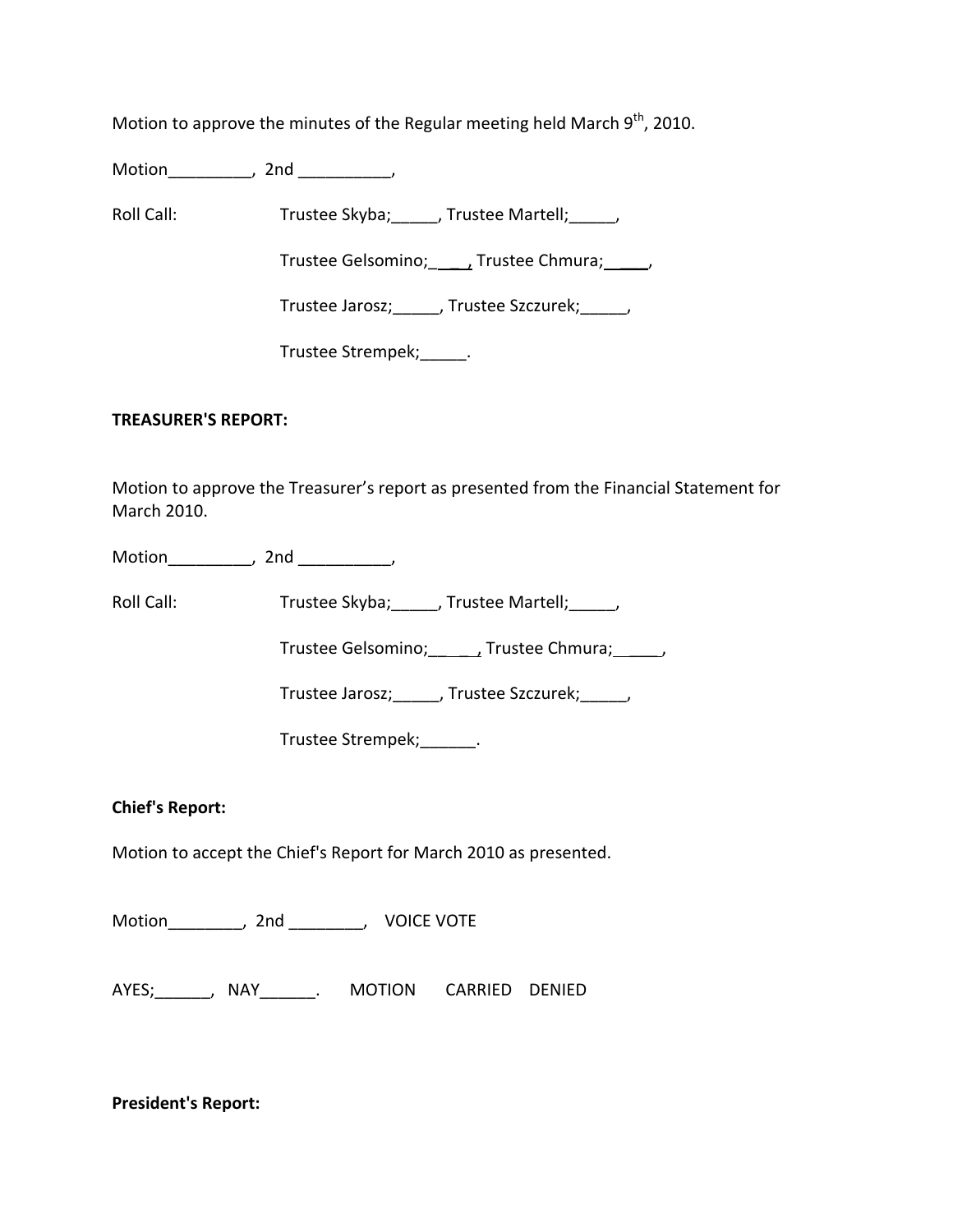#### **Committee Reports:**

Finance Committee‐ Chairman Trustee Chmura

Building and Equipment Committee‐ Trustee Gelsomino

Technology and PR Media Committee‐ Chairman Trustee Strempek

Policy Committee‐ Chairman Trustee Skyba

Pension Fund‐ Trustee Martell and Trustee Chmura

**Old Business:**

#### **New Business:**

Motion to approve Felber's Tuckpointing Company to grind out and water proof the block walls in the well of the addition at a cost not to exceed \$2,500.00.

Motion\_\_\_\_\_\_\_\_\_, 2nd \_\_\_\_\_\_\_\_\_\_,

Roll Call: Trustee Skyba; \_\_\_\_\_, Trustee Martell; \_\_\_\_\_,

Trustee Gelsomino; \_\_\_\_\_, Trustee Chmura; \_\_\_\_\_,

Trustee Jarosz;\_\_\_\_\_, Trustee Szczurek;\_\_\_\_\_,

Trustee Strempek;\_\_\_\_\_.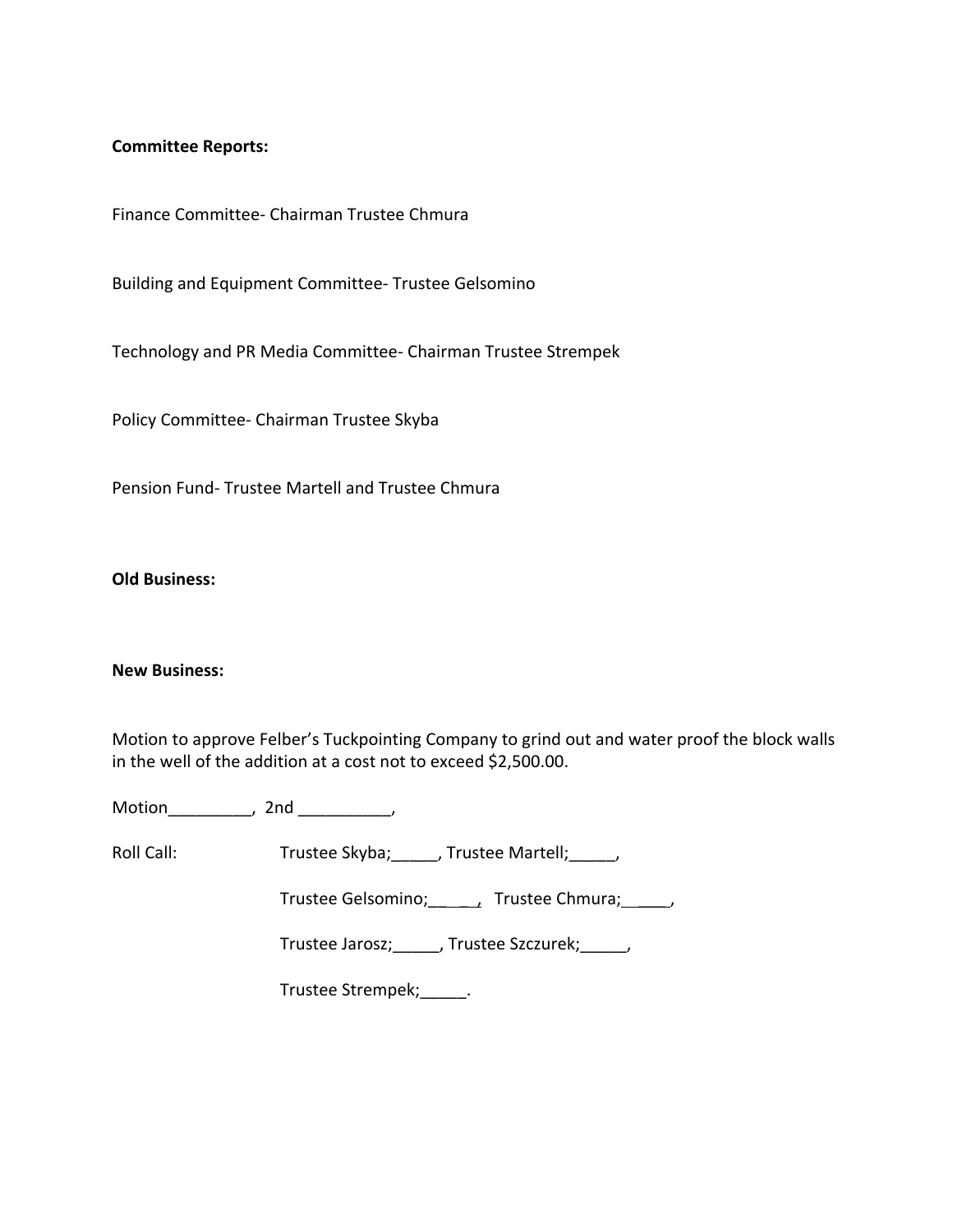Motion to approve the purchase of a Nikon D90 camera with 18-105 MM lens and SB-600 Flash from Calumet Photographic at a cost not to exceed \$1,500.00.

Motion the motion of the motion of the motion of the motion of the motion of the motion of the motion of the m<br>Second motion of the motion of the motion of the motion of the motion of the motion of the motion of the motio<br>

Roll Call: Trustee Skyba; Trustee Martell; Trustee Martell;

Trustee Gelsomino; \_\_\_\_\_, Trustee Chmura; \_\_\_\_\_,

Trustee Jarosz; Frustee Szczurek; Frustee Jarosz;

Trustee Strempek;\_\_\_\_\_\_.

Motion to approve the payout of sick time buyback to the following: Charles Stec 246 hours \$7,001.64 Stanley Koy 156 hours \$4,170.36 Total buyback \$11,172.00

Motion\_\_\_\_\_\_\_\_\_, 2nd \_\_\_\_\_\_\_\_\_\_,

Roll Call: Trustee Skyba; \_\_\_\_, Trustee Martell; \_\_\_\_\_,

Trustee Gelsomino; \_\_\_\_\_\_, Trustee Chmura; \_\_\_\_\_\_,

Trustee Jarosz;\_\_\_\_\_, Trustee Szczurek;\_\_\_\_\_,

Trustee Strempek;\_\_\_\_\_.

Motion to approve the internship for Dan Raz at a salary of \$10.00 per hour not to exceed 40 hours per week with a maximum of 10 weeks at a cost not to exceed \$4,000.00.

Motion the contract of the contract of the contract of the contract of the contract of the contract of the contract of the contract of the contract of the contract of the contract of the contract of the contract of the con

Roll Call: Trustee Skyba; \_\_\_\_, Trustee Martell; \_\_\_\_,

Trustee Gelsomino; \_\_\_\_\_, Trustee Chmura; \_\_\_\_\_,

Trustee Jarosz;\_\_\_\_\_, Trustee Szczurek;\_\_\_\_\_,

Trustee Strempek;\_\_\_\_\_.